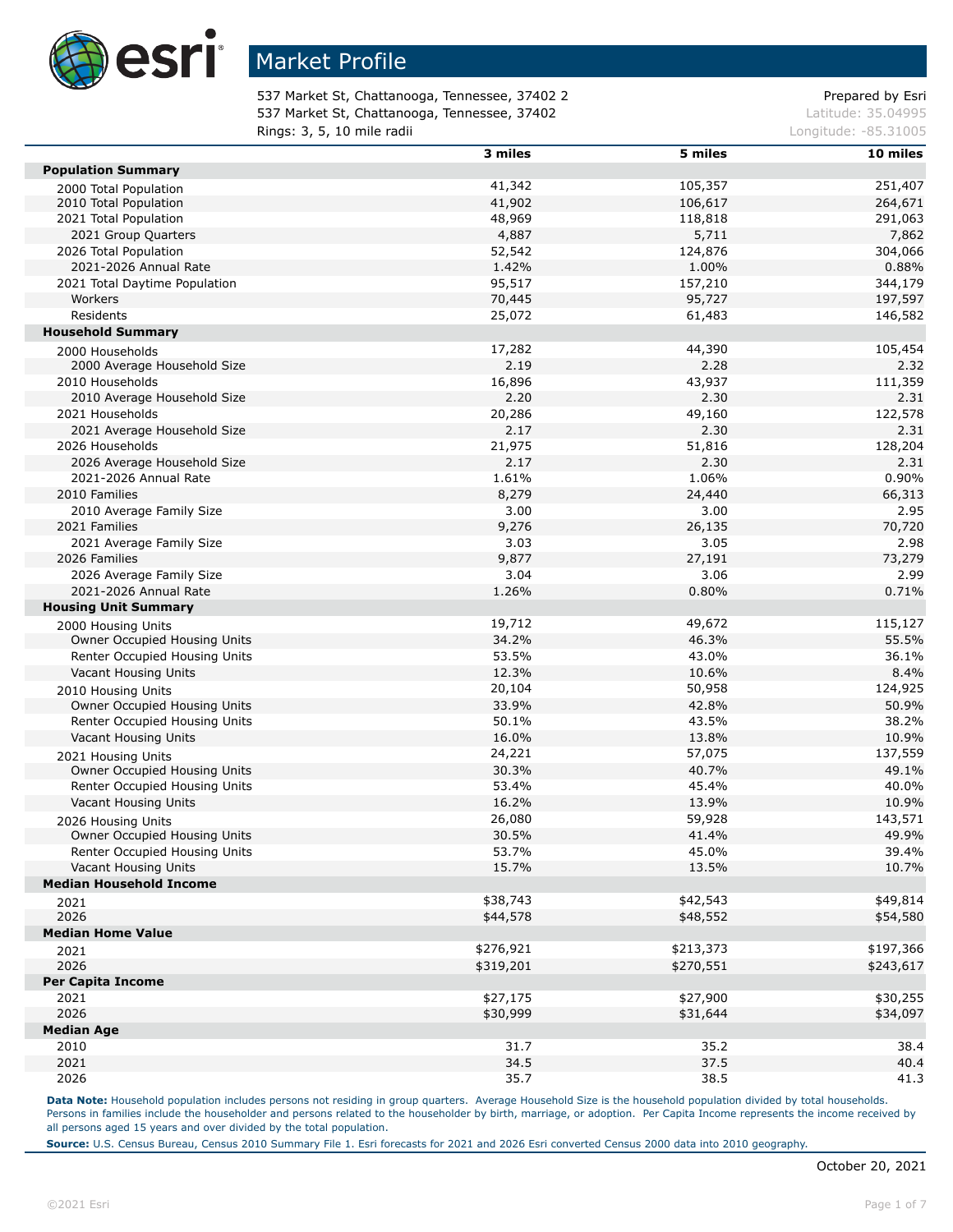

537 Market St, Chattanooga, Tennessee, 37402 2 Prepared by Esri 537 Market St, Chattanooga, Tennessee, 37402 Latitude: 35.04995 **Rings: 3, 5, 10 mile radii Longitude: -85.31005 Longitude: -85.31005** 

|                                            | 3 miles   | 5 miles   | 10 miles  |
|--------------------------------------------|-----------|-----------|-----------|
| 2021 Households by Income                  |           |           |           |
| Household Income Base                      | 20,286    | 49,160    | 122,577   |
| $<$ \$15,000                               | 21.5%     | 16.3%     | 12.5%     |
| \$15,000 - \$24,999                        | 14.4%     | 13.8%     | 11.4%     |
| \$25,000 - \$34,999                        | 10.1%     | 11.2%     | 10.9%     |
| \$35,000 - \$49,999                        | 13.0%     | 15.0%     | 15.3%     |
| \$50,000 - \$74,999                        | 13.6%     | 16.2%     | 18.8%     |
| \$75,000 - \$99,999                        | 8.7%      | 9.6%      | 11.3%     |
| $$100,000 - $149,999$                      | 9.3%      | 9.2%      | 10.7%     |
| \$150,000 - \$199,999                      | 4.1%      | 4.1%      | 4.3%      |
| \$200,000+                                 | 5.4%      | 4.7%      | 4.8%      |
| Average Household Income                   | \$65,702  | \$66,915  | \$71,344  |
| 2026 Households by Income                  |           |           |           |
| Household Income Base                      | 21,975    | 51,816    | 128,203   |
| $<$ \$15,000                               | 18.8%     | 14.0%     | 10.6%     |
|                                            |           |           |           |
| $$15,000 - $24,999$                        | 12.6%     | 12.0%     | 9.7%      |
| \$25,000 - \$34,999                        | 9.3%      | 10.6%     | 10.1%     |
| \$35,000 - \$49,999                        | 13.2%     | 14.4%     | 14.6%     |
| \$50,000 - \$74,999                        | 14.9%     | 17.1%     | 19.6%     |
| \$75,000 - \$99,999                        | 9.7%      | 10.8%     | 12.4%     |
| $$100,000 - $149,999$                      | 10.6%     | 10.8%     | 12.4%     |
| \$150,000 - \$199,999                      | 4.9%      | 5.0%      | 5.2%      |
| $$200,000+$                                | 6.0%      | 5.3%      | 5.4%      |
| Average Household Income                   | \$74,343  | \$75,761  | \$80,351  |
| 2021 Owner Occupied Housing Units by Value |           |           |           |
| Total                                      | 7,337     | 23,232    | 67,579    |
| $<$ \$50,000                               | 4.5%      | 5.0%      | 4.9%      |
| \$50,000 - \$99,999                        | 10.7%     | 13.7%     | 12.8%     |
| $$100,000 - $149,999$                      | 9.5%      | 13.8%     | 16.5%     |
| \$150,000 - \$199,999                      | 9.5%      | 14.7%     | 16.8%     |
| \$200,000 - \$249,999                      | 10.1%     | 10.7%     | 12.0%     |
| \$250,000 - \$299,999                      | 10.6%     | 9.7%      | 9.9%      |
| \$300,000 - \$399,999                      | 21.7%     | 12.9%     | 10.5%     |
| \$400,000 - \$499,999                      | 7.1%      | 6.1%      | 5.4%      |
| \$500,000 - \$749,999                      | 9.4%      | 8.1%      | 6.6%      |
| \$750,000 - \$999,999                      | 2.8%      | 2.1%      | 2.0%      |
| $$1,000,000 - $1,499,999$                  | 2.4%      | 1.9%      | 1.3%      |
| \$1,500,000 - \$1,999,999                  | 0.8%      | 0.5%      | 0.6%      |
| $$2,000,000 +$                             | 1.0%      | 0.9%      | 0.8%      |
| Average Home Value                         | \$346,327 | \$298,535 | \$279,269 |
| 2026 Owner Occupied Housing Units by Value |           |           |           |
| Total                                      | 7,951     | 24,822    | 71,627    |
| $<$ \$50,000                               | 3.0%      | 3.2%      | 3.4%      |
|                                            |           |           |           |
| \$50,000 - \$99,999                        | 6.9%      | 8.3%      | 8.1%      |
| $$100,000 - $149,999$                      | 6.7%      | 9.6%      | 12.0%     |
| \$150,000 - \$199,999                      | 7.9%      | 12.7%     | 15.2%     |
| \$200,000 - \$249,999                      | 9.0%      | 11.2%     | 13.1%     |
| \$250,000 - \$299,999                      | 11.7%     | 12.0%     | 12.2%     |
| \$300,000 - \$399,999                      | 24.7%     | 16.2%     | 13.3%     |
| \$400,000 - \$499,999                      | 8.8%      | 8.2%      | 7.2%      |
| \$500,000 - \$749,999                      | 12.0%     | 10.9%     | 9.1%      |
| \$750,000 - \$999,999                      | 3.6%      | 2.9%      | 2.9%      |
| \$1,000,000 - \$1,499,999                  | 2.9%      | 2.7%      | 1.9%      |
| $$1,500,000 - $1,999,999$                  | 0.9%      | 0.6%      | 0.8%      |
| $$2,000,000 +$                             | 1.8%      | 1.4%      | 1.1%      |
| Average Home Value                         | \$405,866 | \$362,971 | \$334,196 |

**Data Note:** Income represents the preceding year, expressed in current dollars. Household income includes wage and salary earnings, interest dividends, net rents, pensions, SSI and welfare payments, child support, and alimony.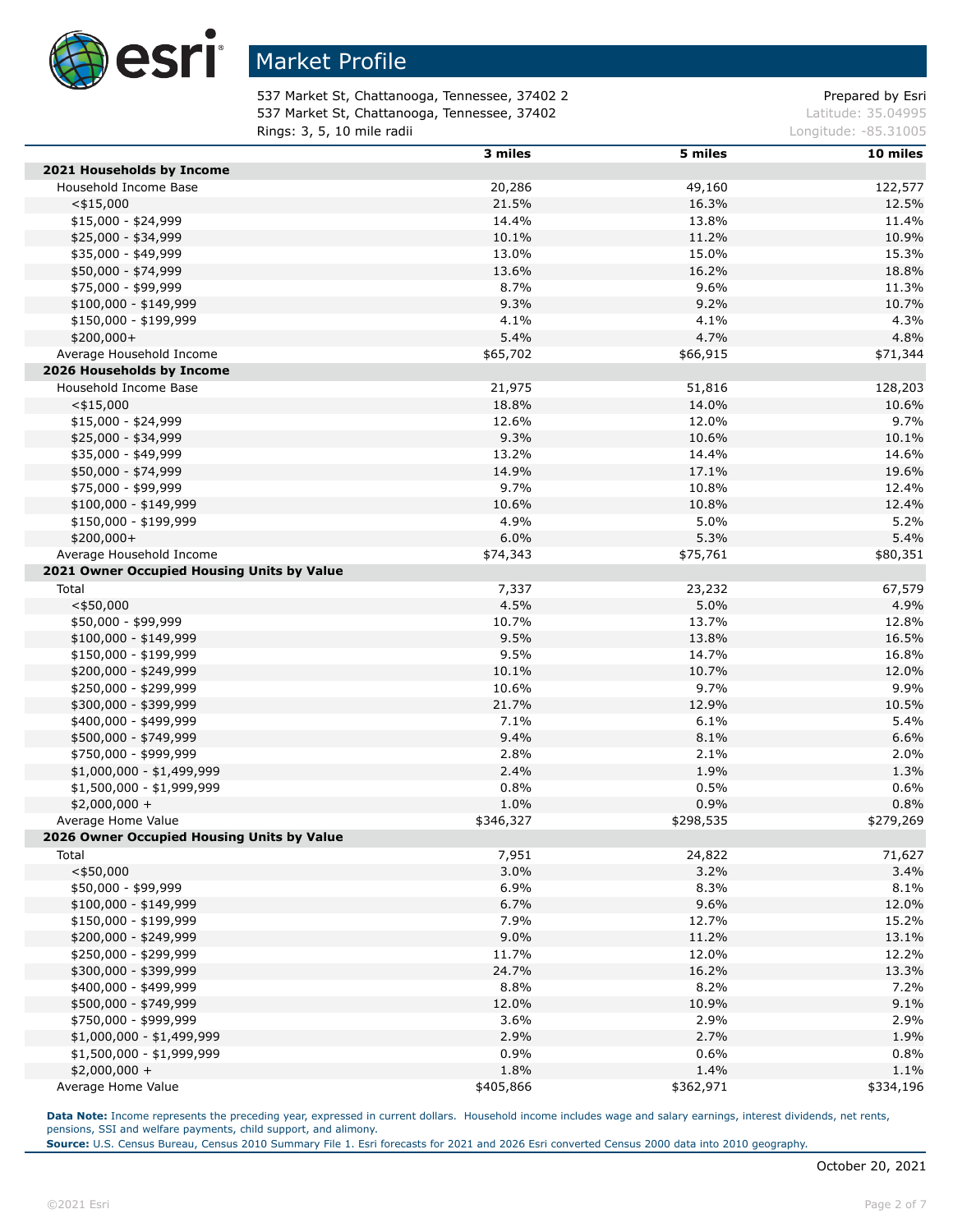

537 Market St, Chattanooga, Tennessee, 37402 2 Prepared by Esri 537 Market St, Chattanooga, Tennessee, 37402 Latitude: 35.04995 **Rings: 3, 5, 10 mile radii Longitude: -85.31005 Longitude: -85.31005** 

|                                 | 3 miles        | 5 miles         | 10 miles |
|---------------------------------|----------------|-----------------|----------|
| 2010 Population by Age          |                |                 |          |
| Total                           | 41,905         | 106,617         | 264,673  |
| $0 - 4$                         | 6.5%           | 6.9%            | 6.3%     |
| $5 - 9$                         | 5.4%           | 5.8%            | 5.8%     |
| $10 - 14$                       | 4.5%           | 5.3%            | 5.6%     |
| $15 - 24$                       | 22.7%          | 17.3%           | 14.4%    |
| $25 - 34$                       | 15.4%          | 14.5%           | 13.6%    |
| $35 - 44$                       | 11.1%          | 11.6%           | 12.3%    |
| 45 - 54                         | 12.5%          | 13.3%           | 13.9%    |
| $55 - 64$                       | 11.0%          | 12.0%           | 12.6%    |
| $65 - 74$                       | 5.7%           | 6.7%            | 7.9%     |
| $75 - 84$                       | 3.7%           | 4.5%            | 5.4%     |
| $85 +$                          | 1.4%           | 2.1%            | 2.3%     |
| $18 +$                          | 80.3%          | 78.5%           | 78.7%    |
| 2021 Population by Age          |                |                 |          |
| Total                           | 48,971         | 118,820         | 291,063  |
| $0 - 4$                         | 5.7%           | 6.1%            | 5.5%     |
| $5 - 9$                         | 5.1%           | 5.8%            | 5.6%     |
| $10 - 14$                       | 4.7%           | 5.5%            | 5.6%     |
| $15 - 24$                       | 18.9%          | 14.6%           | 12.4%    |
| $25 - 34$                       | 16.3%          | 14.9%           | 13.9%    |
| $35 - 44$                       | 11.9%          | 12.2%           | 12.5%    |
| $45 - 54$                       | 10.5%          | 11.0%           | 11.6%    |
| $55 - 64$                       | 12.3%          | 12.6%           | 13.1%    |
| $65 - 74$                       | 8.5%           | 9.9%            | 11.0%    |
| 75 - 84                         | 4.3%           | 5.1%            | 6.0%     |
| $85 +$                          | 1.8%           | 2.4%            | 2.8%     |
| $18 +$                          | 81.8%          | 79.7%           | 80.2%    |
|                                 |                |                 |          |
| 2026 Population by Age<br>Total |                |                 | 304,065  |
| $0 - 4$                         | 52,541<br>5.8% | 124,877<br>6.1% | 5.5%     |
| $5 - 9$                         |                |                 |          |
|                                 | 5.0%           | 5.6%            | 5.4%     |
| $10 - 14$<br>$15 - 24$          | 4.6%           | 5.4%            | 5.5%     |
|                                 | 19.1%          | 15.0%           | 12.7%    |
| $25 - 34$                       | 14.7%          | 13.3%           | 12.6%    |
| $35 - 44$                       | 12.5%          | 12.7%           | 12.9%    |
| $45 - 54$                       | 10.8%          | 11.2%           | 11.7%    |
| $55 - 64$                       | 11.3%          | 11.6%           | 12.1%    |
| $65 - 74$                       | 9.4%           | 10.5%           | 11.5%    |
| 75 - 84                         | 5.1%           | 6.1%            | 7.2%     |
| $85 +$                          | 1.9%           | 2.5%            | 2.9%     |
| $18 +$                          | 82.0%          | 79.8%           | 80.3%    |
| 2010 Population by Sex          |                |                 |          |
| Males                           | 20,344         | 50,717          | 125,926  |
| Females                         | 21,558         | 55,900          | 138,745  |
| 2021 Population by Sex          |                |                 |          |
| Males                           | 23,916         | 56,931          | 139,629  |
| Females                         | 25,054         | 61,887          | 151,434  |
| 2026 Population by Sex          |                |                 |          |
| Males                           | 25,708         | 59,983          | 146,253  |
| Females                         | 26,834         | 64,893          | 157,813  |

I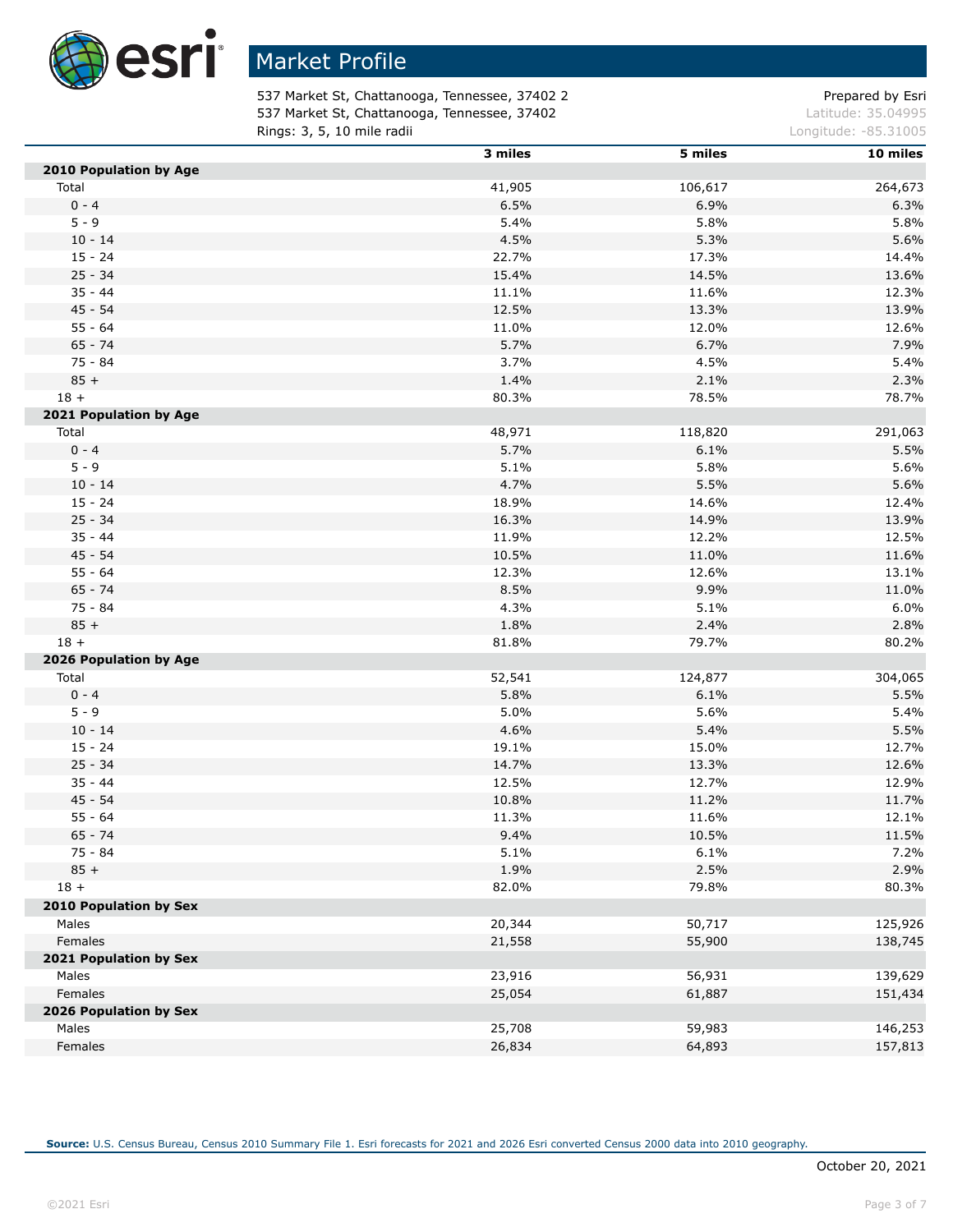

537 Market St, Chattanooga, Tennessee, 37402 2 Prepared by Esri 537 Market St, Chattanooga, Tennessee, 37402 Latitude: 35.04995 **Rings: 3, 5, 10 mile radii Longitude: -85.31005 Longitude: -85.31005** 

|                                                    | 3 miles | 5 miles | 10 miles |
|----------------------------------------------------|---------|---------|----------|
| 2010 Population by Race/Ethnicity                  |         |         |          |
| Total                                              | 41,902  | 106,618 | 264,671  |
| White Alone                                        | 49.7%   | 54.9%   | 70.0%    |
| <b>Black Alone</b>                                 | 43.0%   | 38.4%   | 23.8%    |
| American Indian Alone                              | 0.6%    | 0.4%    | 0.4%     |
| Asian Alone                                        | 0.9%    | 1.1%    | 1.6%     |
| Pacific Islander Alone                             | 0.2%    | 0.2%    | 0.1%     |
| Some Other Race Alone                              | 3.7%    | 3.1%    | 2.3%     |
| Two or More Races                                  | 1.9%    | 1.9%    | 1.9%     |
| Hispanic Origin                                    | 7.0%    | 6.0%    | 4.7%     |
| Diversity Index                                    | 62.4    | 60.2    | 50.2     |
| 2021 Population by Race/Ethnicity                  |         |         |          |
| Total                                              | 48,969  | 118,817 | 291,063  |
| White Alone                                        | 51.4%   | 55.1%   | 69.1%    |
| <b>Black Alone</b>                                 | 39.4%   | 36.1%   | 22.7%    |
| American Indian Alone                              | 0.5%    | 0.4%    | 0.3%     |
| Asian Alone                                        | 1.2%    | 1.3%    | 2.0%     |
| Pacific Islander Alone                             | 0.2%    | 0.2%    | 0.1%     |
| Some Other Race Alone                              | 4.7%    | 4.3%    | 3.2%     |
| Two or More Races                                  | 2.5%    | 2.6%    | 2.5%     |
| Hispanic Origin                                    | 9.2%    | 8.4%    | 6.7%     |
| Diversity Index                                    | 65.0    | 63.2    | 53.7     |
| 2026 Population by Race/Ethnicity                  |         |         |          |
| Total                                              | 52,542  | 124,876 | 304,067  |
| White Alone                                        | 51.4%   | 54.8%   | 68.5%    |
| <b>Black Alone</b>                                 | 38.5%   | 35.3%   | 22.3%    |
| American Indian Alone                              | 0.5%    | 0.4%    | 0.3%     |
| Asian Alone                                        | 1.4%    | 1.5%    | 2.2%     |
| Pacific Islander Alone                             | 0.2%    | 0.2%    | 0.1%     |
| Some Other Race Alone                              | 5.2%    | 4.9%    | 3.7%     |
| Two or More Races                                  | 2.8%    | 2.9%    | 2.9%     |
| Hispanic Origin                                    | 10.6%   | 9.8%    | 8.0%     |
| Diversity Index                                    | 66.6    | 65.0    | 55.8     |
| 2010 Population by Relationship and Household Type |         |         |          |
| Total                                              | 41,902  | 106,617 | 264,671  |
| In Households                                      | 88.5%   | 94.7%   | 97.1%    |
| In Family Households                               | 62.1%   | 71.7%   | 76.3%    |
| Householder                                        | 19.6%   | 23.0%   | 25.1%    |
| Spouse                                             | 9.8%    | 12.7%   | 16.5%    |
| Child                                              | 25.2%   | 28.4%   | 28.3%    |
| Other relative                                     | 4.7%    | 4.7%    | 4.0%     |
| Nonrelative                                        | 2.8%    | 2.8%    | 2.4%     |
| In Nonfamily Households                            | 26.4%   | 23.1%   | 20.8%    |
| In Group Quarters                                  | 11.5%   | 5.3%    | 2.9%     |
| Institutionalized Population                       | 2.1%    | 1.3%    | 1.1%     |
| Noninstitutionalized Population                    | 9.4%    | 4.0%    | 1.9%     |

Data Note: Persons of Hispanic Origin may be of any race. The Diversity Index measures the probability that two people from the same area will be from different race/ ethnic groups. **Source:** U.S. Census Bureau, Census 2010 Summary File 1. Esri forecasts for 2021 and 2026 Esri converted Census 2000 data into 2010 geography.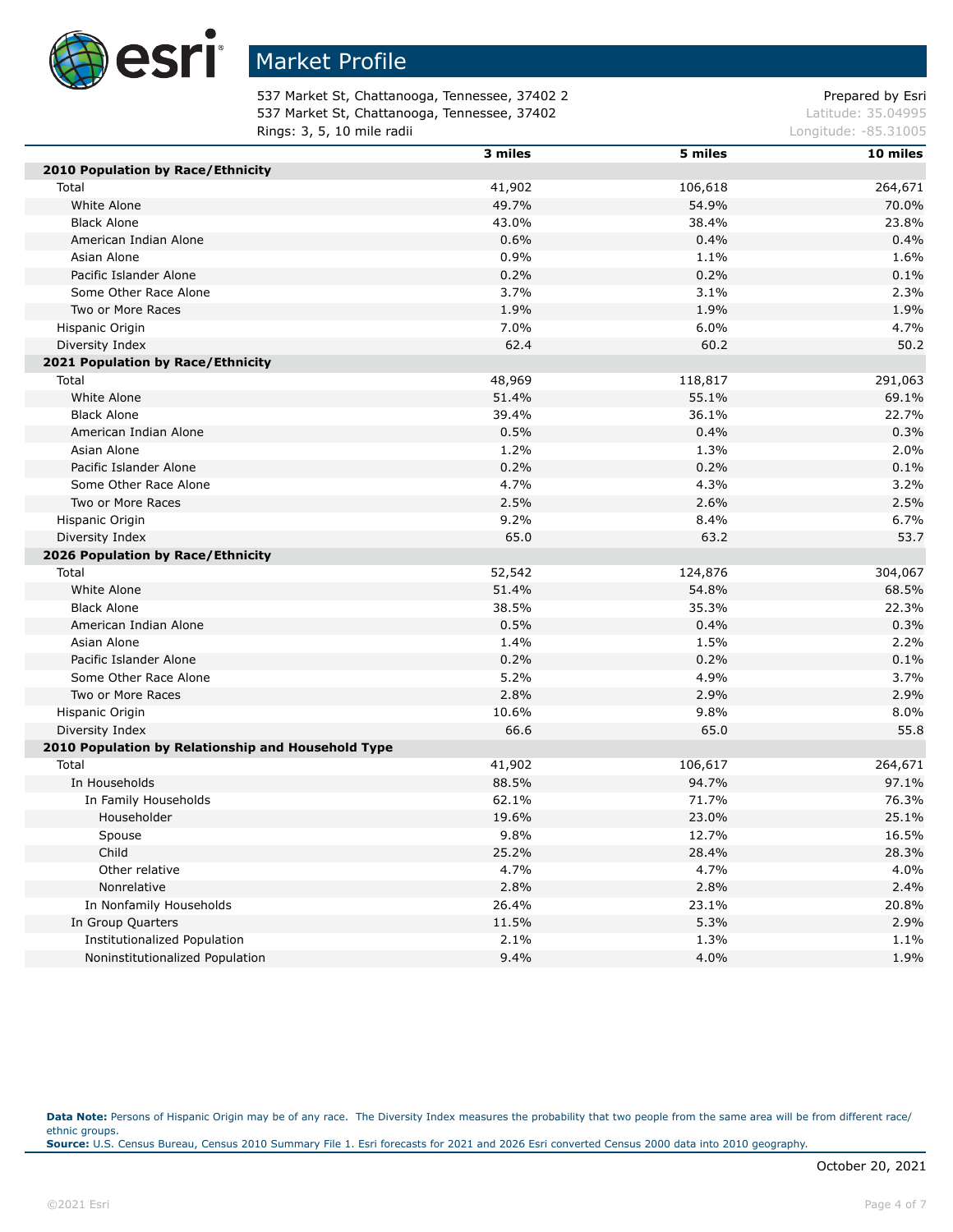

537 Market St, Chattanooga, Tennessee, 37402 2 Prepared by Esri 537 Market St, Chattanooga, Tennessee, 37402 Latitude: 35.04995 **Rings: 3, 5, 10 mile radii Longitude: -85.31005 Longitude: -85.31005** 

|                                               | 3 miles | 5 miles | 10 miles |
|-----------------------------------------------|---------|---------|----------|
| 2021 Population 25+ by Educational Attainment |         |         |          |
| Total                                         | 32,112  | 80,895  | 206,439  |
| Less than 9th Grade                           | 4.9%    | 4.5%    | 3.9%     |
| 9th - 12th Grade, No Diploma                  | 9.5%    | 10.1%   | 7.9%     |
| <b>High School Graduate</b>                   | 22.6%   | 23.4%   | 23.0%    |
| GED/Alternative Credential                    | 4.4%    | 5.0%    | 4.9%     |
| Some College, No Degree                       | 15.6%   | 18.5%   | 21.0%    |
| Associate Degree                              | 6.9%    | 7.4%    | 8.5%     |
| Bachelor's Degree                             | 21.8%   | 19.3%   | 19.7%    |
| Graduate/Professional Degree                  | 14.4%   | 11.8%   | 11.0%    |
| 2021 Population 15+ by Marital Status         |         |         |          |
| Total                                         | 41,358  | 98,212  | 242,466  |
| <b>Never Married</b>                          | 51.3%   | 44.4%   | 35.6%    |
| Married                                       | 30.7%   | 35.6%   | 42.8%    |
| Widowed                                       | 6.1%    | 6.9%    | 7.8%     |
| Divorced                                      | 11.9%   | 13.1%   | 13.8%    |
| 2021 Civilian Population 16+ in Labor Force   |         |         |          |
| Civilian Population 16+                       | 25,953  | 62,397  | 153,141  |
| Population 16+ Employed                       | 91.7%   | 92.2%   | 94.5%    |
| Population 16+ Unemployment rate              | 8.3%    | 7.8%    | 5.5%     |
| Population 16-24 Employed                     | 18.9%   | 15.3%   | 13.7%    |
| Population 16-24 Unemployment rate            | 11.9%   | 13.6%   | 10.8%    |
| Population 25-54 Employed                     | 61.2%   | 62.5%   | 62.5%    |
| Population 25-54 Unemployment rate            | 7.8%    | 6.6%    | 4.6%     |
| Population 55-64 Employed                     | 13.9%   | 14.8%   | 15.9%    |
| Population 55-64 Unemployment rate            | 7.8%    | 9.3%    | 6.0%     |
| Population 65+ Employed                       | 5.9%    | 7.4%    | 8.0%     |
| Population 65+ Unemployment rate              | 2.1%    | 1.4%    | 1.3%     |
| 2021 Employed Population 16+ by Industry      |         |         |          |
| Total                                         | 23,805  | 57,545  | 144,714  |
| Agriculture/Mining                            | 0.4%    | 0.4%    | 0.3%     |
| Construction                                  | 3.9%    | 5.8%    | 5.9%     |
| Manufacturing                                 | 12.0%   | 12.5%   | 12.5%    |
| Wholesale Trade                               | 1.7%    | 1.7%    | 2.3%     |
| <b>Retail Trade</b>                           | 9.4%    | 10.3%   | 11.6%    |
| Transportation/Utilities                      | 5.4%    | 5.9%    | 6.7%     |
| Information                                   | 1.4%    | 1.5%    | 1.4%     |
| Finance/Insurance/Real Estate                 | 8.0%    | 8.7%    | 8.7%     |
| Services                                      | 54.5%   | 49.9%   | 47.5%    |
| <b>Public Administration</b>                  | 3.3%    | 3.3%    | 3.2%     |
| 2021 Employed Population 16+ by Occupation    |         |         |          |
| Total                                         | 23,805  | 57,544  | 144,715  |
| White Collar                                  | 62.2%   | 59.4%   | 61.7%    |
| Management/Business/Financial                 | 15.0%   | 14.6%   | 16.0%    |
| Professional                                  | 25.7%   | 23.3%   | 22.8%    |
| Sales                                         | 10.5%   | 10.0%   | 10.5%    |
| Administrative Support                        | 11.1%   | 11.5%   | 12.4%    |
| <b>Services</b>                               | 19.1%   | 18.0%   | 15.6%    |
| <b>Blue Collar</b>                            | 18.6%   | 22.6%   | 22.7%    |
| Farming/Forestry/Fishing                      | 0.1%    | 0.3%    | 0.2%     |
| Construction/Extraction                       | 2.6%    | 4.3%    | 4.1%     |
| Installation/Maintenance/Repair               | 2.1%    | 1.8%    | 2.3%     |
| Production                                    | 7.0%    | 7.9%    | 7.5%     |
| Transportation/Material Moving                | 6.8%    | 8.3%    | 8.5%     |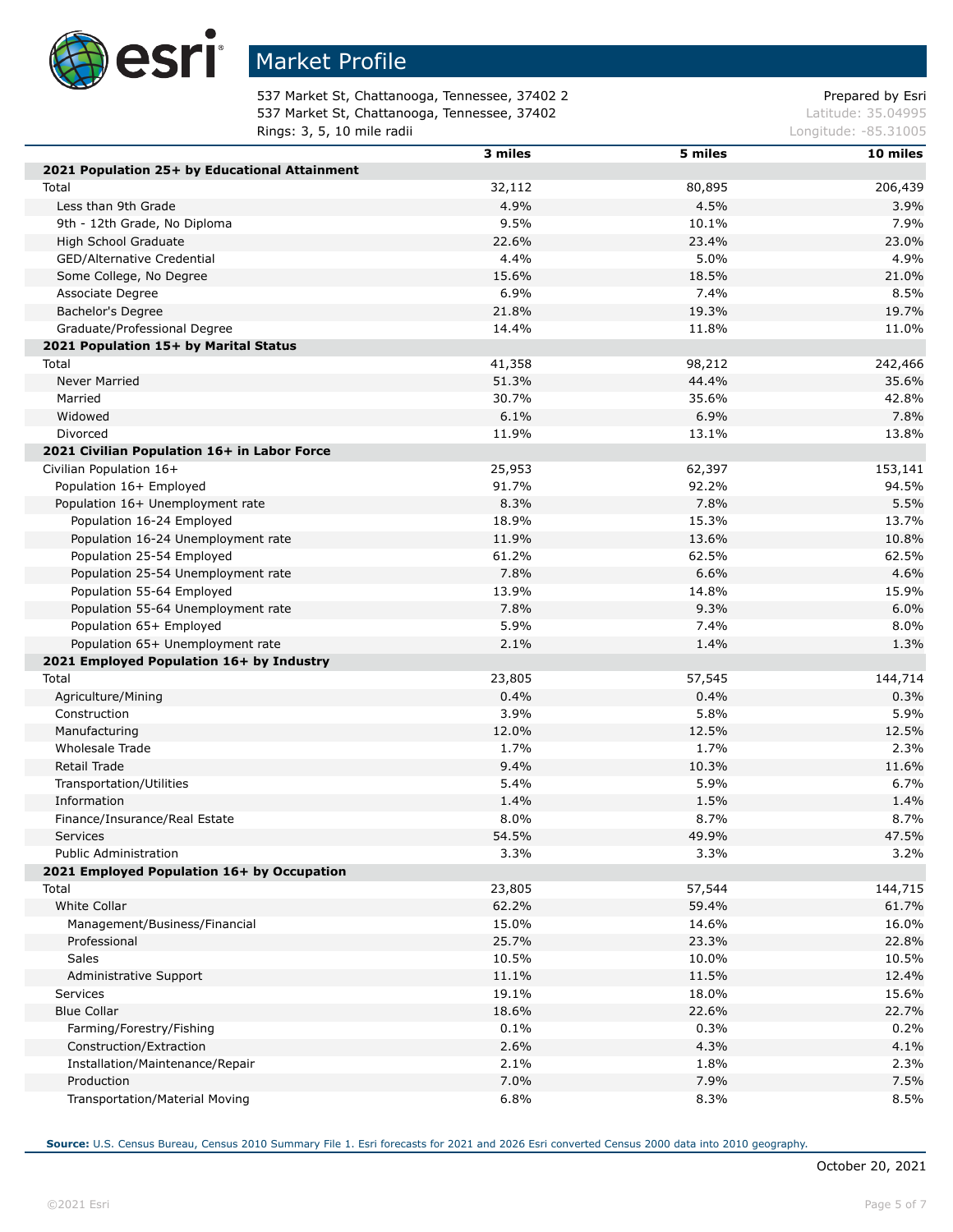

537 Market St, Chattanooga, Tennessee, 37402 2 Prepared by Esri 537 Market St, Chattanooga, Tennessee, 37402 Latitude: 35.04995 **Rings: 3, 5, 10 mile radii Longitude: -85.31005 Longitude: -85.31005** 

|                                               | 3 miles | 5 miles | 10 miles |
|-----------------------------------------------|---------|---------|----------|
| 2010 Households by Type                       |         |         |          |
| Total                                         | 16,895  | 43,937  | 111,359  |
| Households with 1 Person                      | 40.3%   | 35.8%   | 33.6%    |
| Households with 2+ People                     | 59.7%   | 64.2%   | 66.4%    |
| Family Households                             | 49.0%   | 55.6%   | 59.5%    |
| Husband-wife Families                         | 24.5%   | 30.8%   | 39.1%    |
| With Related Children                         | 9.5%    | 11.7%   | 14.8%    |
| Other Family (No Spouse Present)              | 24.5%   | 24.8%   | 20.5%    |
| Other Family with Male Householder            | 4.8%    | 5.2%    | 4.7%     |
| With Related Children                         | 2.3%    | 2.6%    | 2.5%     |
| Other Family with Female Householder          | 19.7%   | 19.6%   | 15.8%    |
| With Related Children                         | 12.8%   | 12.7%   | 10.0%    |
| Nonfamily Households                          | 10.7%   | 8.6%    | 6.8%     |
| All Households with Children                  | 25.0%   | 27.4%   | 27.7%    |
|                                               |         |         |          |
| Multigenerational Households                  | 4.2%    | 4.5%    | 4.1%     |
| Unmarried Partner Households                  | 6.6%    | 6.7%    | 6.0%     |
| Male-female                                   | 5.9%    | 5.9%    | 5.3%     |
| Same-sex                                      | 0.7%    | 0.8%    | 0.7%     |
| 2010 Households by Size                       |         |         |          |
| Total                                         | 16,896  | 43,937  | 111,360  |
| 1 Person Household                            | 40.3%   | 35.8%   | 33.6%    |
| 2 Person Household                            | 29.8%   | 31.7%   | 33.4%    |
| 3 Person Household                            | 13.9%   | 15.0%   | 15.1%    |
| 4 Person Household                            | 8.4%    | 9.6%    | 10.3%    |
| 5 Person Household                            | 3.9%    | 4.4%    | 4.5%     |
| 6 Person Household                            | 1.9%    | 2.0%    | 1.8%     |
| 7 + Person Household                          | 1.8%    | 1.7%    | 1.2%     |
| 2010 Households by Tenure and Mortgage Status |         |         |          |
| Total                                         | 16,896  | 43,937  | 111,359  |
| Owner Occupied                                | 40.3%   | 49.6%   | 57.1%    |
| Owned with a Mortgage/Loan                    | 27.6%   | 32.9%   | 36.8%    |
| Owned Free and Clear                          | 12.7%   | 16.7%   | 20.4%    |
| Renter Occupied                               | 59.7%   | 50.4%   | 42.9%    |
| 2021 Affordability, Mortgage and Wealth       |         |         |          |
| Housing Affordability Index                   | 76      | 107     | 135      |
| Percent of Income for Mortgage                | 30.0%   | 21.0%   | 16.6%    |
|                                               |         |         |          |
| Wealth Index                                  | 55      | 60      | 71       |
| 2010 Housing Units By Urban/ Rural Status     |         |         |          |
| <b>Total Housing Units</b>                    | 20,104  | 50,958  | 124,925  |
| Housing Units Inside Urbanized Area           | 99.2%   | 98.7%   | 96.6%    |
| Housing Units Inside Urbanized Cluster        | 0.0%    | $0.0\%$ | 0.0%     |
| <b>Rural Housing Units</b>                    | 0.8%    | 1.3%    | 3.4%     |
| 2010 Population By Urban/ Rural Status        |         |         |          |
| <b>Total Population</b>                       | 41,902  | 106,617 | 264,671  |
| Population Inside Urbanized Area              | 99.0%   | 98.6%   | 96.5%    |
| Population Inside Urbanized Cluster           | 0.0%    | 0.0%    | 0.0%     |
| <b>Rural Population</b>                       | 1.0%    | 1.4%    | 3.5%     |

Data Note: Households with children include any households with people under age 18, related or not. Multigenerational households are families with 3 or more parentchild relationships. Unmarried partner households are usually classified as nonfamily households unless there is another member of the household related to the householder. Multigenerational and unmarried partner households are reported only to the tract level. Esri estimated block group data, which is used to estimate polygons or non-standard geography.